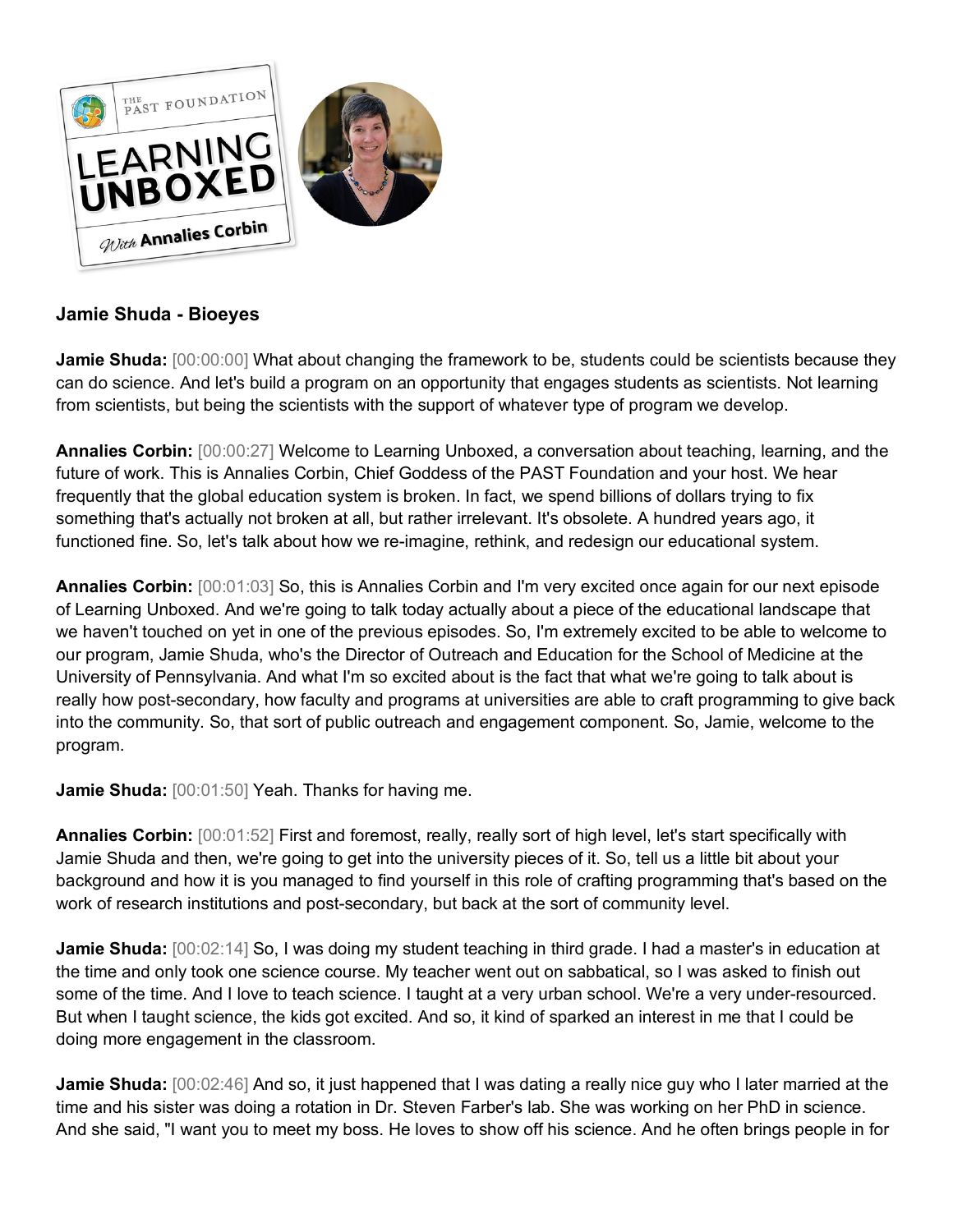tours in his lab. And he really wants to think about how we can better do education in classrooms and connect." And so, I didn't think I was going on a job interview.

**Jamie Shuda:**  $[00:03:15]$  I thought I was just meeting with the scientist at a local university with the hopes of getting him to come to my classroom, right? That was kind of my need. I thought it'd be great to get a scientist in our school to talk about what it's like to be a scientist. But he started to ask me some really interesting questions. Like when I bring my microscope out to my son's third grade classroom or, you know, all the kids run to the microscope and I don't really know what to do.

**Jamie Shuda:** [00:03:40] And how am I supposed to get them to kind of line up and take their time? And, you know, I was like, "Oh, Steve. Classroom management. That's a real craft. And it takes a lot of practice in thinking about it, how to do that." And then, he said, you know, "And then, I want to talk to teachers and tell them like how this could help them in their classroom. But then, they talk about standards and curriculum. And I don't really know what that means." And so, him and I had this really good conversation.

**Jamie Shuda:** [00:04:05] His son happened to also be in the lab at the time, home sick from school one day. And so, he was also asking me questions about like what I would do. And so, from that conversation, Steve went back and convinced the dean to give him a couple of dollars for a startup. And he hired me to really think about how we could build initiatives to take his really cool science. He works on zebrafish, so it's like a big aquarium, you know, and how we could formalize this to work with schools.

**Jamie Shuda:** [00:04:38] And so, I was young. I didn't have a real job yet after the teacher came back to the classroom and I said, "Why not try it?" And so, I spent my first couple of years outside of my master's in education developing what is Project BioEYES, which we can talk about with him. So, he said, I want every kid to think about how he can be a scientist. And I said, "Well, then, Steve, you're not the face of it. You're a, you know, White man sitting across from me in a lab coat. Your desk is quite messy. You know, you're really all the stereotypes."

**Jamie Shuda:**  $[00:05:13]$  And I said, "Well, what about this? What about changing the framework to be students could be scientists because they could do science? And let's build a program and an opportunity that engages students as scientists. Not learning from scientists, but being the scientists with the support of whatever type of program that we develop." And that's been my vision for every single partnership and collaboration I've had since. So, we started Project BioEYES in 2002. I then spent some time developing it. I then—also, when I finished my doctorate in education, went back to K-through-12 and was doing this kind of on the side.

**Jamie Shuda:** [00:06:00] And then, I was approached by the University of Penn. They were starting an Institute for Regenerative Medicine. They were writing a research grant using the tobacco funds of the State of Pennsylvania, staking the cigarette tax and reinvesting it in research and education. And so, some scientists here wanted to start a stem cell institute looking at regenerative medicine and stem cells. And they wanted an education component and had heard me speak about BioEYES and had read some of the things.

**Jamie Shuda:** [00:06:29] And so, they said, "Well, listen, if you would be interested in helping us craft an education initiative for this grant and it gets funded, we would love to have you at Penn." And so, it got funded. And I'm celebrating my 10th year here at Penn. My role here at Penn has really been not only to expand our education and outreach initiatives, with BioEYES kind of being the flagship, but also really to figure out a way to make a bridge in Penn's own backyard locally as well, really, as nationally on how to engage the public in the research being done right here at Penn.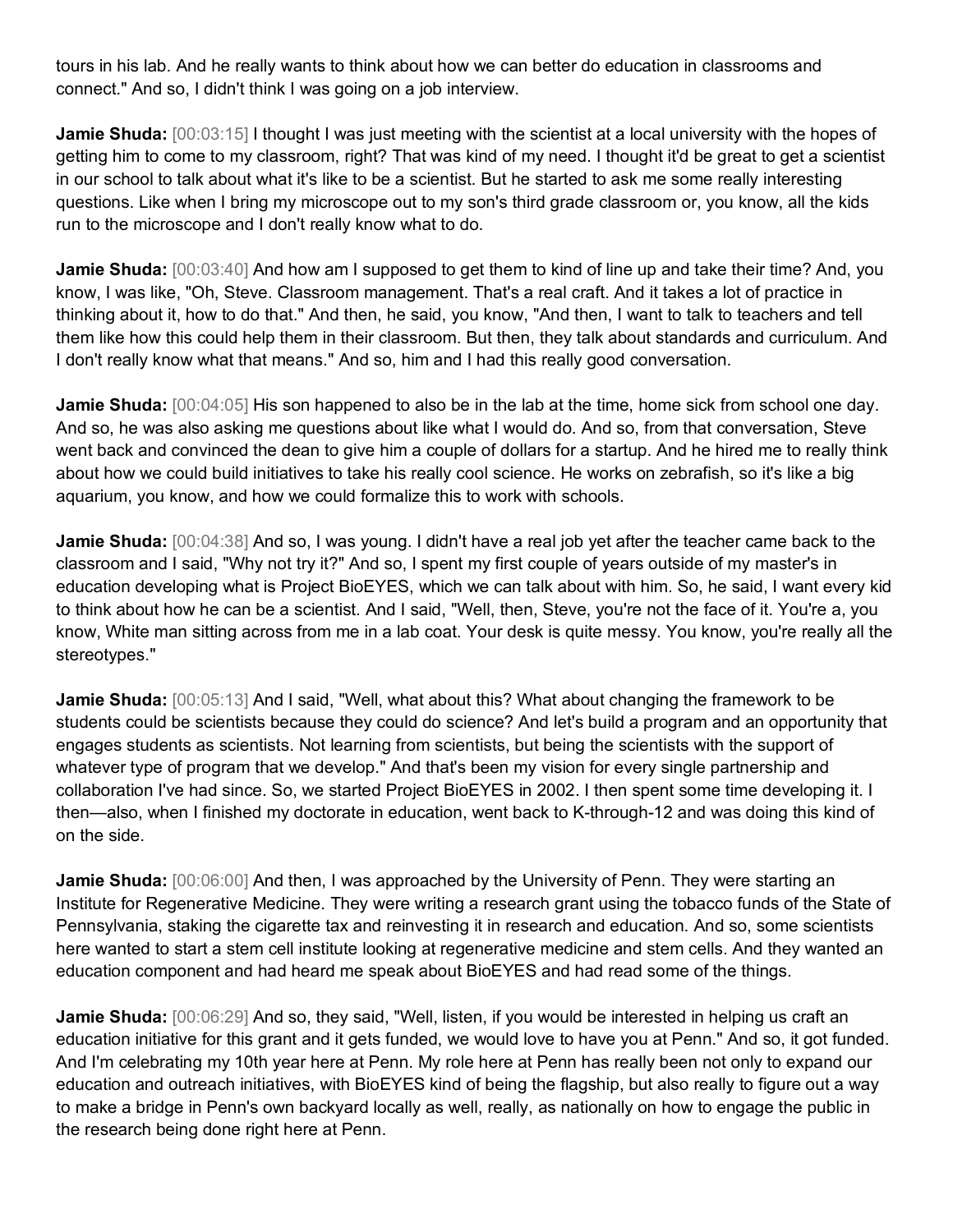**Annalies Corbin:** [00:07:08] And that's really, really exciting because it's one of the things, quite frankly, you know, teachers in schools and classrooms are constantly looking for really great new things, right? And there's a lot of misunderstanding about the work that classroom teachers are willing, able, and interested in doing as it relates to what they can bring in. But it's often a very difficult to find what researchers are doing what. And as you well know, it's very, very difficult then to take that research and make it accessible into a really sort of broad array of classroom experiences.

**Annalies Corbin:** [00:07:43] So, one of the things that I just really, really love about your story is the fact that as a real classroom teacher who's oftentimes the other thing that happens is sort of the interface between, you know, research at a really high level and outreach and engagement is oftentimes not somebody who was trained as a teacher, right? But somebody who is a scientist who had an affinity for the public outreach and engagement, which sometimes works.

**Annalies Corbin:** [00:08:08] But oftentimes, it still is a disconnect between what's really necessary for the teacher to actually be able to implement or utilize the great stuff that's happening in the labs or at the universities directly into their classroom. So, you get to be not just a natural bridge, but a bridge that actually has an affinity for making that content fully accessible and usable in classroom. That's pretty unique. Do you have colleagues across the world sort of in that space or are you a rarity within both your institution and the institutional research as a whole? Because I haven't encountered very many Jamies.

**Jamie Shuda:** [00:08:45] Yes. Well, so Penn didn't know what to do with me, right? Here, I was this person who was not your typical researcher. I was not on your typical tenure track. However, I was doing many things that faculty do. I was teaching, I was writing grants, and getting money. I was publishing my research, right? And so, I've had to convince a lot of people. And I have to say that Penn is very supportive, especially the School of Medicine of the work that I'm doing.

**Jamie Shuda:** [00:09:14] They believe in civic engagement. They may not be able to articulate what good civic engagement looks like at any time, but that's my job, right? That's my job to help us understand what we want to get across, what are the most effective ways to do it, and who truly are partners in that, right? This is not a one-way street. But I think it's growing. I think this idea of broader participation. I think the idea of universities taking a stake in career and workforce development and all of those things has really been a catalyst for the work that I'm doing.

**Jamie Shuda:** [00:09:50] Really, it's been it's been timely. But no, I am unique and that I have my hand in both teaching as well as research. And I say to many of the researchers who will come to me and say, I'm really interested in community engagement. I say, "Well, if you can get me to understand your research, I can then help you figure out what audience is best suited for this", right? But you have to be able to take a step back from what you normally present to your colleagues. And you have to really think about what, in a nutshell, is your elevator pitch about what you're doing.

**Jamie Shuda:** [00:10:26] And then, how we can best articulate that to the stakeholders and partners you're most interested in, right? And that's a different conversation than saying, "Oh, well, you can just plug into something I already have." It's really, "What are you most interested—who are you most interested in interacting with? Who is your population that would best be served by learning about your research? Is it community groups? Is it teachers? Is it youngsters? Is it undergraduates who may be introduced to a new field that they haven't heard of before?" So, I think that's a unique voice at a campus.

**Annalies Corbin:** [00:11:04] Yeah, I think it definitely is. And, you know, the work that we do, we see this a lot in the sense that, you know, the traditional way of faculty, research faculty in particular, tend to approach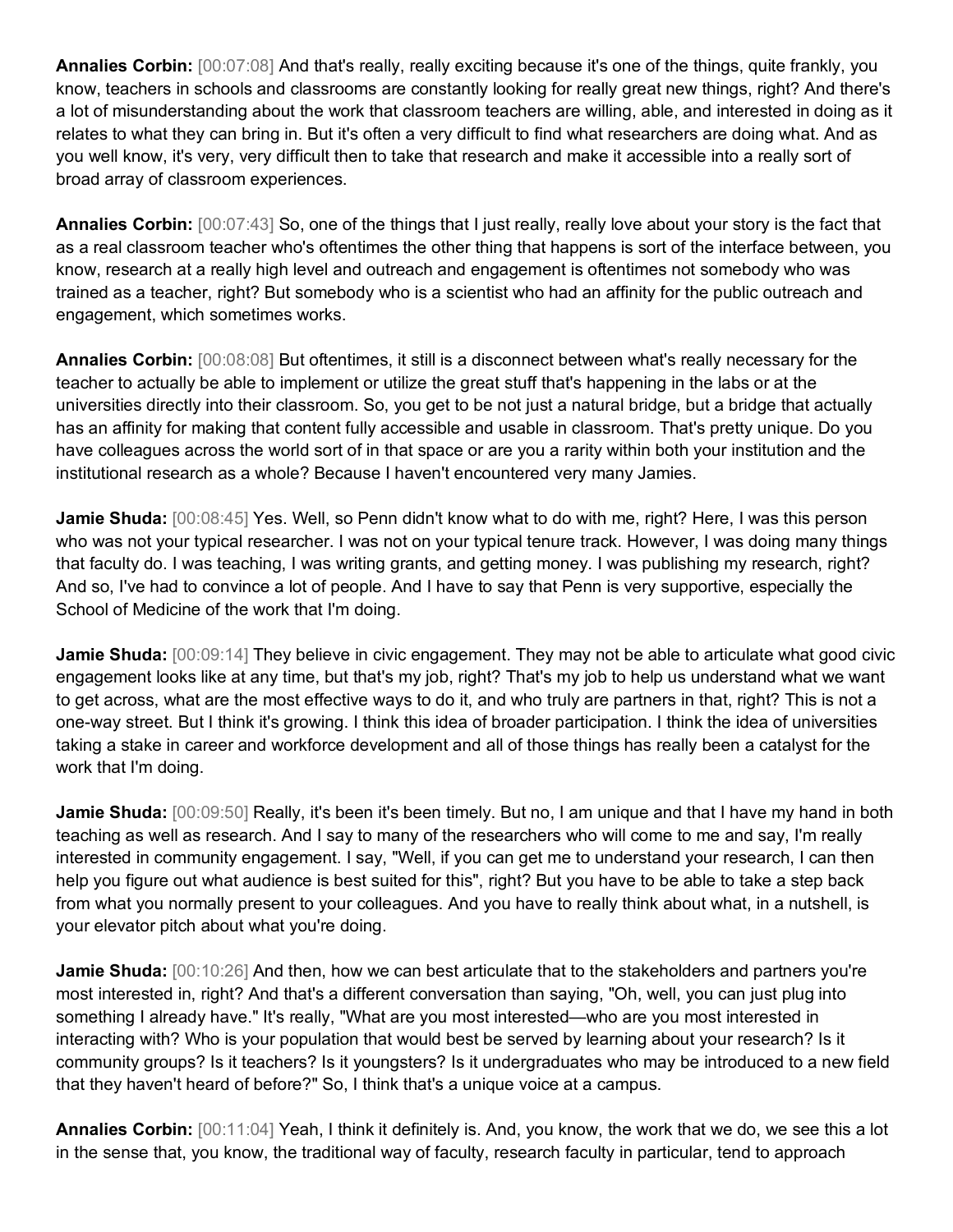outreach and engagement is it's a box I have to click on my research grant, right? And so, that box that I click is I'm going to make a website or I'm going to do a PowerPoint or I'm going to go to some place and do a presentation, but there's very, very little thought, typically, and I want to be really mindful about this because it's not a criticism.

**Annalies Corbin:** [00:11:36] It's just that this is what folks know, right? And this is what has been sort of passed down from researcher to researcher, from lab to lab, historically, over a long period of time, but we've not really thought about the fact that we can take our work and craft it into very accessible program opportunities that are tied back to our research. And so, I love that that's part of what you're doing. We do a lot of that at PAST. We often find ourselves that these same university researchers come to us, "Hey, could you be our outreach piece? I need to check that box."

**Annalies Corbin:** [00:12:12] And I can't tell you how many times I've had that very conversation. And it was literally limited to that. So, the fact that you are able to spend time that your job actually—you know, and sort of in that bedded space has allowed you not just to help them down the road, but to have the conversation around crafting, "Hey, what is that thing that you're passionate about? What is the thing that you want to share?" That's half the battle, right?

**Annalies Corbin:** [00:12:39] Because, you know, researchers love to talk about what they do. That's largely not the issue. It's about how to make it accessible. So, I want to dig in a little bit, because you've created a number of programs through this very mechanism that we've been talking about that are running quite successfully. And so, I would love for you to be able to share with our listeners a little bit about some of the programs and why you find some to be more successful than others.

**Jamie Shuda:** [00:13:05] Yeah, great question. So, five or so years ago, I did a survey across the university just asking who's doing educational outreach or science outreach and what does that mean to you? And like you had just spoken about, it ranged from I want to be able to—I gave a talk at a science day or a career day or I judge the science fair or I build a website to—you know, I plugged into already established programming and now, I'm a mentor and things like that.

**Jamie Shuda:** [00:13:35] And so, I saw very quickly that the landscape looked different depending on the school that you were housed in within the university, the network you were plugged into or really, the granting agency, right? And I thought to myself, all of this is great. We can work more efficiently together. And we can think about and talk about best practices of what works and what doesn't. And so, we, here at Penn, started the Penn STEM Alliance, which our practitioners doing educational outreach that come together and talk about the very things that we think make a rigorous outreach endeavor, which we can network and share resources.

**Jamie Shuda:** [00:14:12] And I think that's been super useful as I had built these different programs I'm about to talk about because I can think about what has worked for many different constituents across the campus, not just my own programming. So, basically, I ran into someone in the hallway about 10 years ago, first coming to Penn. They were writing grants for the National Institute of Health, focused on epigenetics and reproductive health in women. And I was fascinated. I thought, this is really cool information.

**Jamie Shuda:** [00:14:43] And what can we do? And with Marisa Bartolomei and Dr. Christos Coutifaris, I wrote their educational component of their NIH grant with them. And like we had talked about, I asked them, "What research do you want to get across?" I sat in on some of their lectures and their classes to learn about it, right? So, we built the Penn Academy for Reproductive Sciences. And this framework that I'm going to describe to you has now been replicated in many different areas and departments that I've worked in, but we found that this is something that has really worked.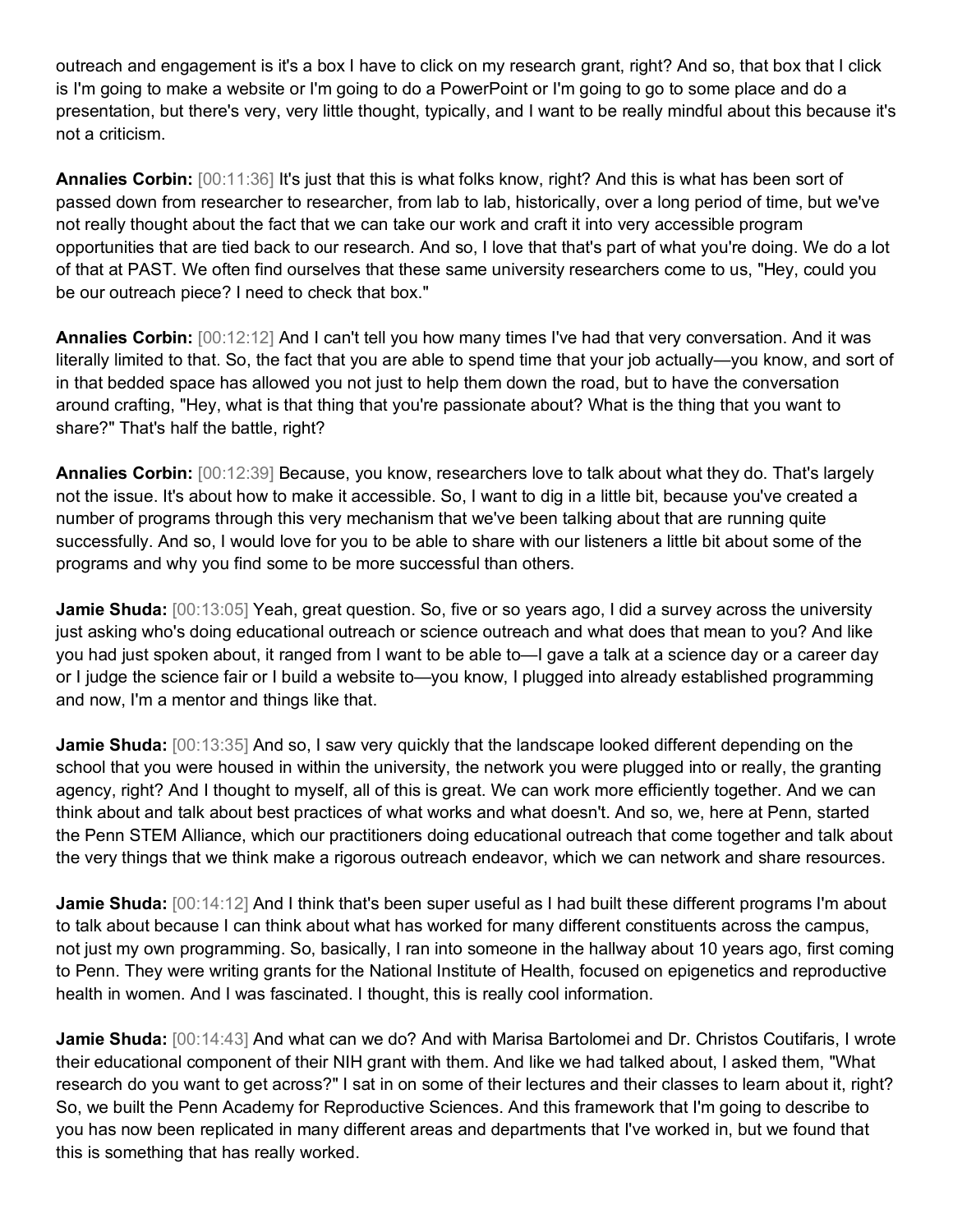**Jamie Shuda:** [00:15:15] So, we recruit Philadelphia Public High School 10th through 12th graders to come to what we call Saturday academies, they're four academies—Saturday at programs on Penn's campus to, in a way, level the playing field for them. So, what was happening is as I was doing kind of my research on what's going on at Penn, a lot of these summer jobs and opportunities and paid research positions all went to the same type of clientele, the same type of student. And when I would approach faculty about diversifying that, on paper, I just couldn't make the case. These kids on paper just looked so much different than some of their competitive suburban and/or private school counterparts.

**Annalies Corbin:** [00:15:59] That was going to be my question. We're really talking about that sort of has and doesn't, right?

**Jamie Shuda:** [00:16:05] Yeah.

**Annalies Corbin:** [00:16:05] And that equitable access and opportunity.

**Jamie Shuda:** [00:16:08] Yeah.

**Annalies Corbin:** [00:16:09] Right.

**Jamie Shuda:** [00:16:09] So, when I'm building programs such as the Penn Academy for Reproductive Science, which we call PARS, which has now reached over 230 high school females, access wasn't enough for me. It wasn't enough to just produce some type of experience over four Saturdays, right? Some really cool things such as, you know, looking at IVF and bioethics, talking about what a stem cell is, talking about how research on the field of epigenetics has allowed us to think about what that really means to pass on your genes from one generation to another.

**Jamie Shuda:** [00:16:46] But it's about giving them the skills, both the soft and the hard skills to be good researchers and ask good questions. And then, I think the other main part of this was to be socially and scientifically literate, like let's provide them an opportunity to think critically about the science that we're doing, be able to form an opinion and share it in a way that is constructive. So, it wasn't just to me about just let's build a program to give more kids access.

**Jamie Shuda:** [00:17:16] It was about let's level the playing field for these kids so that if they go on to summer programming, we're giving them a chance to look good, but also come in having the skills to actually do something in the labs and things like that. And so, the Penn Academy for Reproductive Science started in 2010 and it teaches students about the science behind their bodies, but in a very research-focused and clinicalfocused way. They learn things such as, you know, what genetics is and genetics-based labs.

**Jamie Shuda:** [00:17:52] They learn everything from pipetting to running a gel, to looking at data, to doing researches looking at genetic information. They actually get to look at an ML's IVF model. They interact with researchers. They also interact with clinicians who treat patients who are going under through cancer treatments, preserve their fertility. They talk about the bioethics surrounding reproductive medicine. But we also review scientific literature to look at what's good science, what should be—when we're reading an article, which—where should we be looking for that data, and things like that.

**Jamie Shuda:** [00:18:28] It then turned into paid summer internships. But these young women coming in interested in science had four weeks, 16 hours with us to feel comfortable about the science, to ask the questions, to learn the techniques, to know what it's like to work in a lab space, to understand the culture of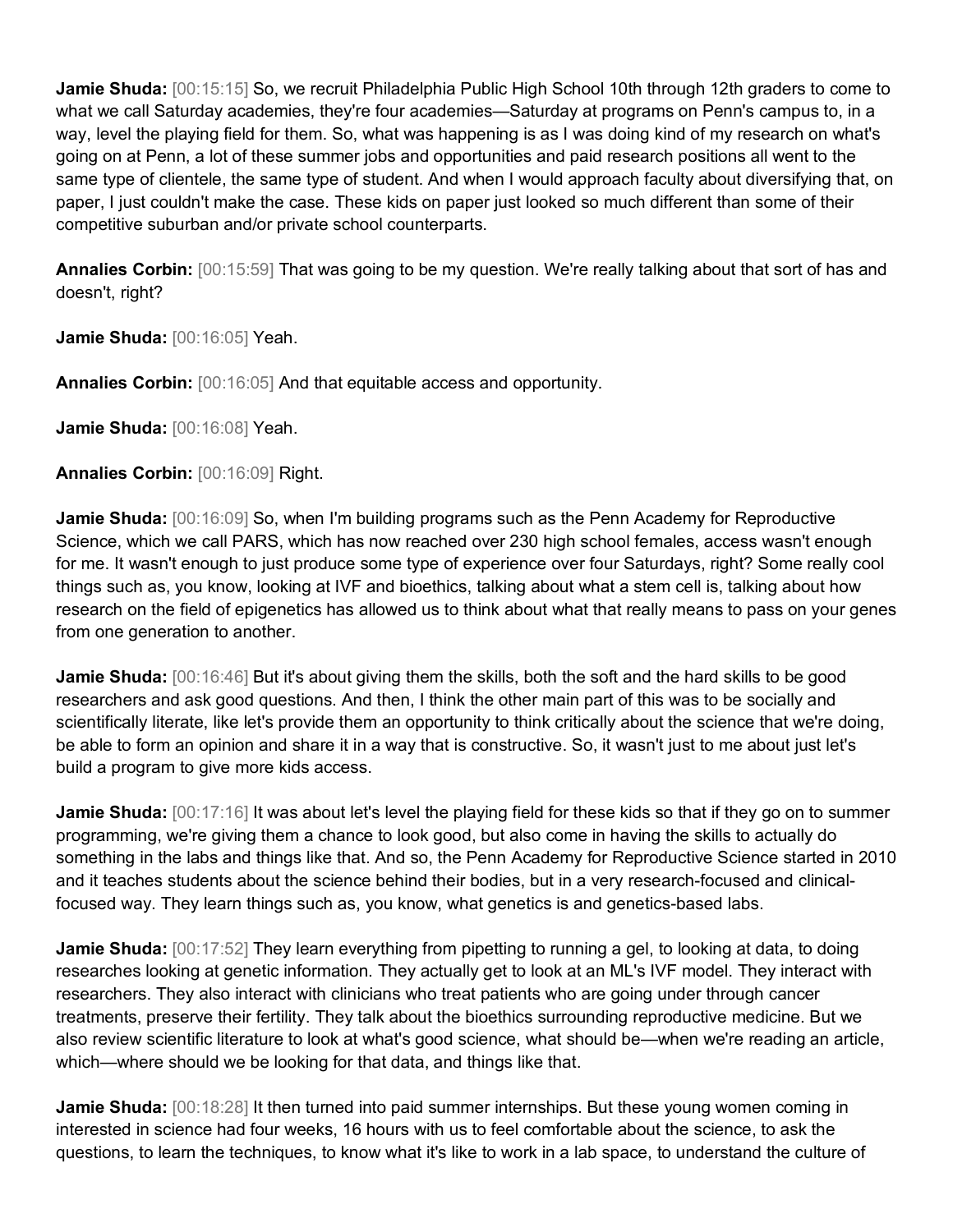working in an environment like the Penn Medicine and to navigate the city for heat and then, to show up and to learn the soft skills about how to ask questions of your mentor and things like that. And I think that those four Saturdays prepare them to be part of a lab, not just an outsider coming into the lab.

**Annalies Corbin:** [00:19:11] How did you—I apologize, but how did you then translate that 16 hours' worth of experience into the actual sort of interview or the on-paper process that then translated into actually getting the opportunity? Because that's the difficult part. And I see this with programs all the time as they try to shift from, "Hey, I'm going to give you some background knowledge to prepare you", but then, how do you take that moment of, "Hey, I've now had an experience that should help me, you know, in that sort of scaffolded approach to be able to make it through an interview to get this other opportunity." That's still a really big leap.

**Jamie Shuda:** [00:19:53] It is. It is. So, I think there's two sides to that. One, for the student, they build they a network within the PARS community that can help them, right? So, review their essays for other programming, right? After the four Saturdays, they have to be able to articulate the research that they've done or the experience that they've had at PARS. It's not enough to say I had a really cool experience at Penn. We practice, what was that experience? What did it teach you? What did you learn?

**Jamie Shuda:**  $[00:20:21]$  So, we're helping give the—enabling them to tell their story in the most way that would be a competitive way, I guess you can say. It's also confidence, right? So, they got into a Penn program. They've followed—they've come voluntarily for four Saturdays. During that, were instilling them the confidence that they can do this stuff, that they can do this work, that they can pursue a career. And so, that helps them in the interviews. They now have something to talk about. They now have an experience that they can share, that gives them the confidence for that.

**Jamie Shuda:** [00:20:56] I would also say letters of recommendation. You know, if you came here and worked hard for four hours, we can help you by helping you make those connections and recommend you. We can advocate for you, right? Because we have within the university and the Greater Philadelphia community a network within ourselves, then I can say, "This student has everything, you know, please consider her or him." So, that's really important. I will say that in our application pools, we also give feedback to students whether they get in the program or not.

**Annalies Corbin:** [00:21:28] That's great.

**Jamie Shuda:**  $[00:21:28]$  So, if a student does show a genuine interest but just does not come through in the way they have produced their essays or if their letter of recommendation wasn't necessarily reflective of what they saw, it said in their essays, we tell them. We say, "Hey, listen. Go out and talk to more teachers or find that advocate for you where-" You know, if we're asking for 500 words, you know, 17 is just not going to do it, you know. And so-

**Annalies Corbin:** [00:21:56] We went all 500.

**Jamie Shuda:** [00:21:58] Yeah. So-

**Annalies Corbin:** [00:21:58] Yeah. There's just real struggle with that. And that's really, really important and I love the fact that you've built in that real-time mentoring to them. That's a huge, huge piece, I suspect, of the success that you're having.

**Jamie Shuda:** [00:22:12] Oh, for sure. And it goes on for years, right? The students that are really interested in pursuing these types of careers, you can identify them and you can support them as much as they want to be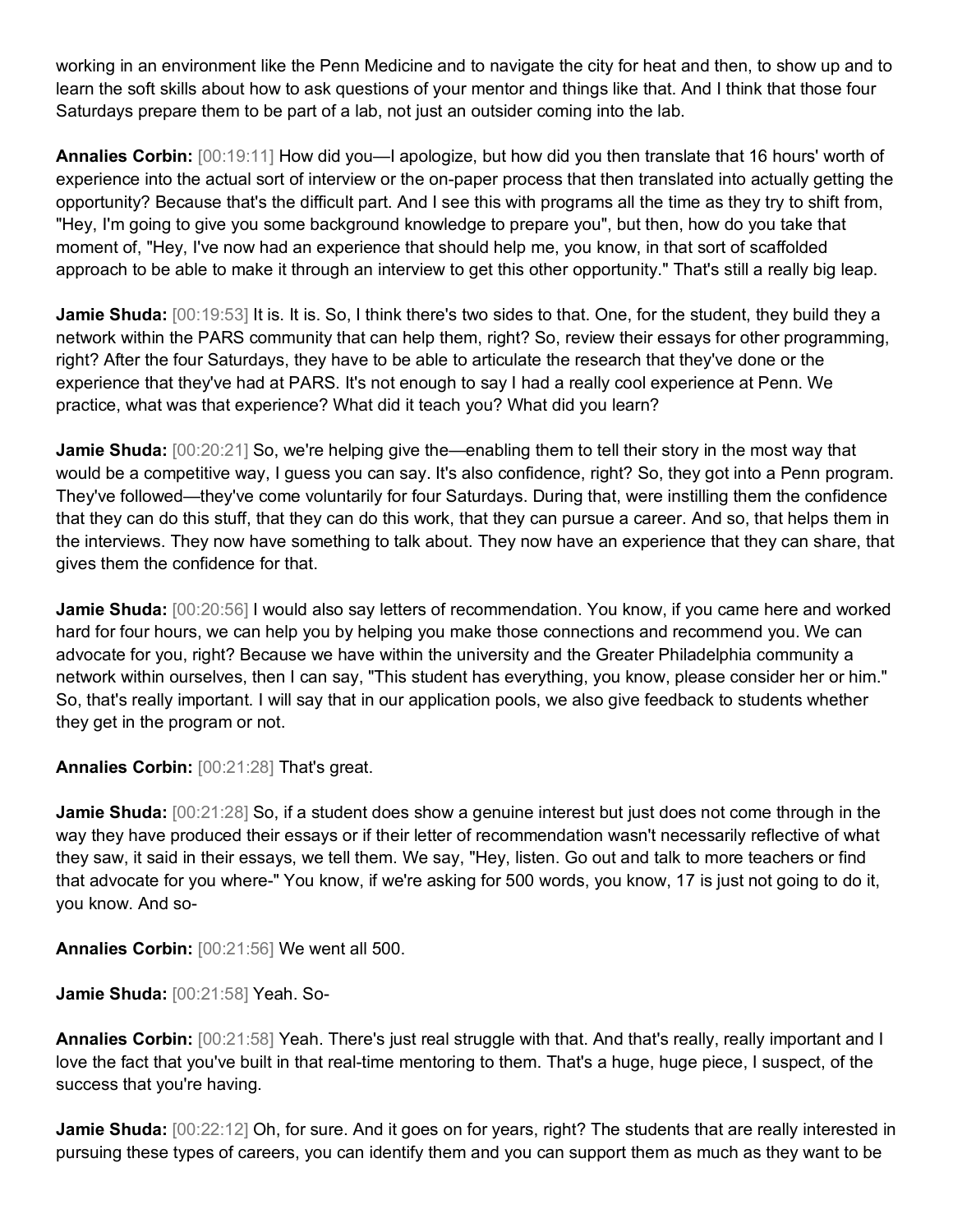supported, right? And then, I will say, on the other side of it is breaking down the challenges and barriers for scientists to host students who would be part of these programs, right? So, if a postdoctoral student or a graduate student or a faculty member wants to volunteer in these programs, I can then get them to see and experience the talent in our own backyard, right?

**Jamie Shuda:** [00:22:50] And I can then open the doors in many other opportunities outside of just, say, PARS or its sister program, PASH, which is the Penn Academy for Skin Help. So, it's a very similar vehicle. Just now, we're focused on dermatology. And so, it works two ways, right? These are kids that, maybe on paper, because they're not coming from the school districts that are the most prominent or, you know, doesn't mean that they can't do this, right? And I believe that all people believe that. But then, to actually see it in action helps me make the case for these schools and students even more so. And so, I think it's a win-win for everyone.

**Annalies Corbin:** [00:23:33] It is a win. And like I said, we see some similar pieces in terms of the way, you know, that when we have the opportunity to give the students the background knowledge they need, they grow the confidence. They're not afraid. In it, they're not afraid to ask questions because they all have them, right? And typically, what you see as kids get started is they're just afraid to ask. They don't want to look stupid, right? And that's their own internalizing it, but it's very, very real for these young folks.

**Annalies Corbin:** [00:24:01] And so, you know, being able, A, to give them an opportunity to practice and to try, to grow their confidence, to have that, you know, real-time live mentoring as part of the process, you are setting those kiddos up for success. But I also love the flip side. And this is one of the reasons why I really wanted to have this conversation with you is I love the fact that you're working so diligently with the researchers as well, right?

**Annalies Corbin:** [00:24:25] And so, you're literally mentoring both sides of this equation or this problem. You know, the young folks who are hoping to be able to move into these, you know, career opportunities and those who are established in that space to make their work, their research, their science more accessible. So, it's an amazing endeavor. And so, good on you for that piece of work, because like I said, you know, we struggle.

**Annalies Corbin:** [00:24:53] Research institutions come to the plethora of organizations that are doing amazing things all over the country and around the world, you know, asking, "Hey, help me with this outreach component piece." And some of those relationships that get formed turn out really great stuff. But a lot of them just turn out okay stuff. And I don't know that it makes a huge impactful difference in the communities that could have benefited from the opportunities having been crafted with a little different sort of point of view from the get go.

**Jamie Shuda:** [00:25:26] Yes. And I'm a bigger advocate for thinking about institutionalization, right? So, it's not enough to say I want to engage the community in my three-year grant, right? I think it's important to think about it from an institutional perspective, how do we build sustainable partnerships? And what does that really look like? And so, when I'm working with teams to develop projects and programs, I'm always thinking about, "Well, can this sustain itself regardless of the funding?" Right?

**Jamie Shuda:** [00:25:59] And obviously, many people, including myself, know that there is a budget line and we need to make sure that we have those budgets and we work—and I work very hard at making sure that the funds are there to do the good work. But also, if faculty and administrators buy into this work, we can always find a way to do something, right? And we can build on it. And so, you need to have that partnership at the onset and those discussions at the beginning.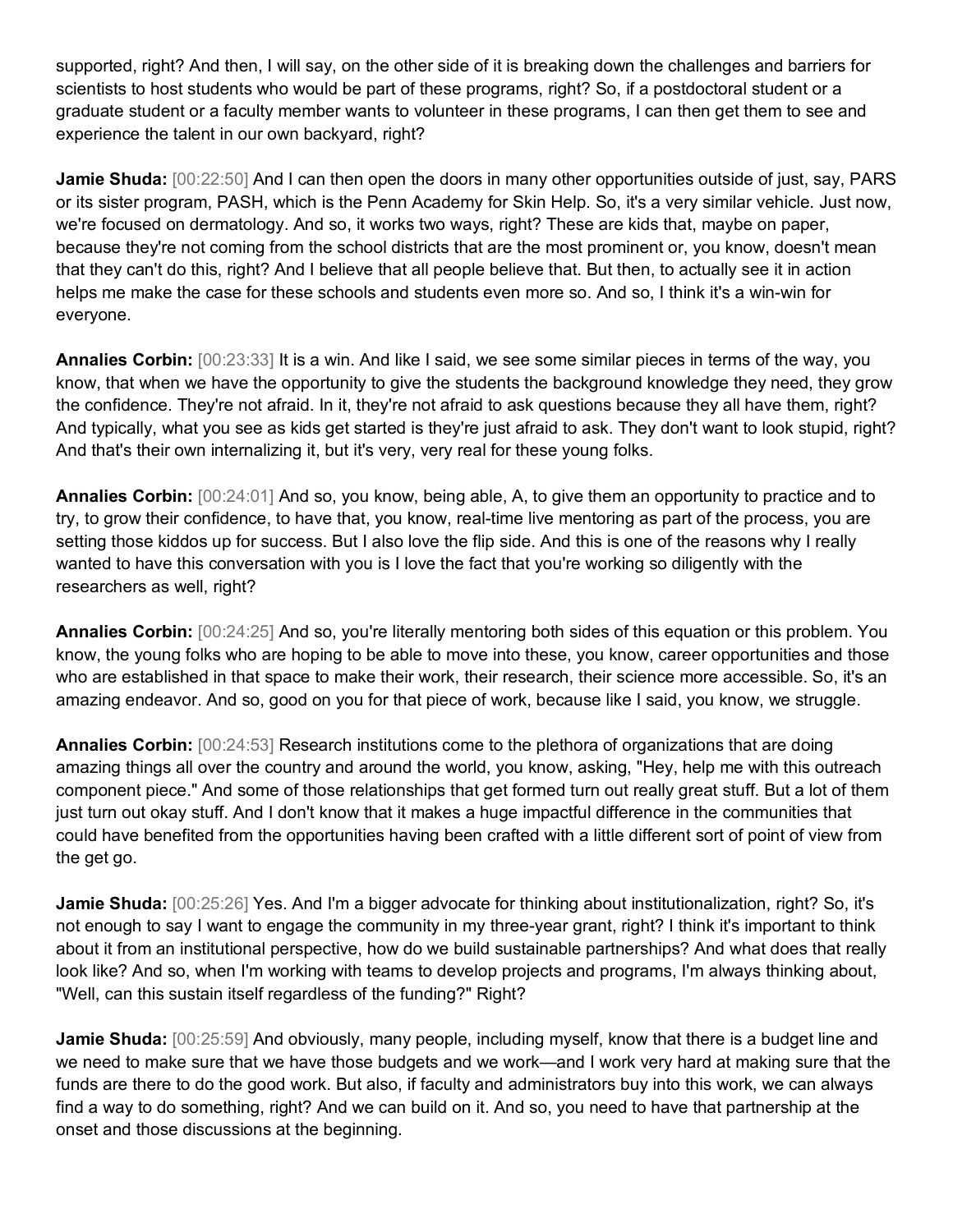**Jamie Shuda:** [00:26:30] And those that are willing to do that and work with me, I know, have a genuine interest in doing this stuff and we'll be able to produce something that's sustainable. And then, we can only grow when the funds come in, right? We can always do big things. So, I often approach different departments and programs and say, "Can we just have a community outreach 101 session?" Right? Let's just get the conversation started. And then, the people that come to my office after this are the people that really want to engage in this work.

**Jamie Shuda:**  $[00:27:02]$  And they may be thinking of a grant down the line for sure, but if we get that conversation started now, the more we can think about how it will play out in the short-term, but also in the long-term. And even when there's gaps in funding, if there's faculty invested, if they see the potential for outcomes, if it provides a teaching mechanism for their own students in the lab, usually, we can continue the great work. And that's what I'm looking for here at the university. And I'm just fortunate that people understand this and buy into this as it's now kind of, I think, gaining some momentum.

**Annalies Corbin:** [00:27:46] Yeah. Well, and I think that there's such an appetite for it. You know, like we talked about right at the beginning, you know, there are these amazing teachers all over who are looking for ways to bring in new and relevant content for their students and who are also, you know, quite frankly, really looking to figure out ways to help inspire their kiddos into whatever that career that they're going to find themselves and down the road. You know, the kids don't necessarily know what's out there.

**Annalies Corbin:** [00:28:12] You know, they're going to think, you know, a medical school and think, you know, a doctor or nurse, they have no idea the breadth and depth and possibility or the research that's happening at some medical school and that there are so many different pathways within that institution that might be the one that truly, truly sparks them, right? And so, they do struggle to figure that out. And so, these programs are key to being able to help both sides, both the research side and the longevity of the programming and the field and the research itself. But at the K-12 side is a mechanism to help inspire the next generation of research scientists. So, that's absolutely awesome.

**Annalies Corbin:** [00:28:52] One of the things, Jamie, that I always like to do as I sort of wrap up the program is to sort of help folks who are sitting back at home listening, saying, "Wow, that is really cool, but I'm not in the neighborhood of the University of Pennsylvania. And I don't really necessarily have direct access to the stuff that Jamie's doing, but I have another institution down the road." So, if you are that teacher, a high school or middle school teacher and you would really love to engage with your post-secondary institution, a true partnership, not just a, "Hey, come fly by and do a talk for my kiddos", how would you—what would your last sort of lob to these folks be, that piece of advice about, on a K-12 side, how do you get started?

**Jamie Shuda:** [00:29:36] Yeah. So, I think teachers always have the best ideas. And so, people on the university are in tune to what students are gravitating towards, right? And so, I would urge a teacher to really think about what would be the spark for their students and share that idea with the scientists that you're most interested in. Asking a scientist to come share their science is somewhat intimidating, right? Because it's not the audience that they've had.

Jamie Shuda: [00:30:09] But to say, you know, "My students are really interested in coding right now, like they've talked about coding or there's certain apps that I see them always wanting to use. Would you be willing to come in and share what sparked your interest into this field or how did you get into this field? Tell me your story." I think that that's really interesting to scientists because they're asked about their science all the time, but not really asked about them.

**Annalies Corbin:** [00:30:37] Right. Well, that's true.